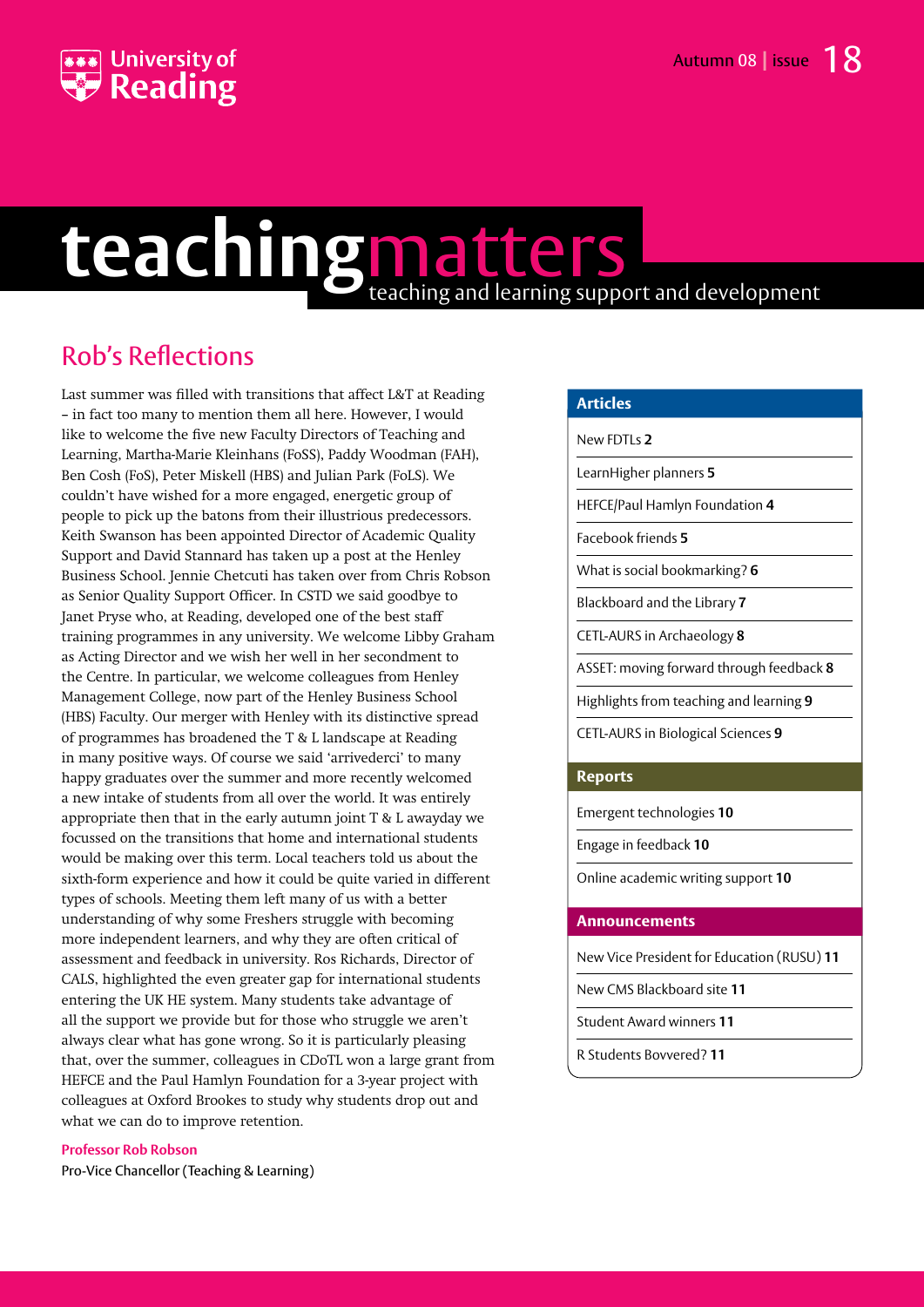# **Paddy Woodman – the new Faculty Director of Teaching and Learning<br>For the Faculty of Arts and Humanities<br>My pame is Paddy (Patricia) Woodman – equipped with the skills that will be** for the Faculty of Arts and Humanities



Paddy Woodman

My name is Paddy (Patricia) Woodman and as of the 1st August 08 I have stepped into Kris Spelman Miller's very large Faculty Director of Teaching & Learning shoes for the Arts and Humanities.

After completing my PhD in Archaeology I spent the following 10 years of my academic career in the School of Continuing Education, most significantly as programme director for the short courses and as School Director of Teaching & Learning. These roles have, I hope, been good preparation for the Faculty directorship in that as a result I have longstanding experience of leading and supporting a portfolio of diverse programmes. I consider myself to have been extremely fortunate in working in this challenging environment, one in which I could not help but develop an interest in teaching and learning.

I am starting this new role with the strong conviction that, in addition to contributing to the development of their discipline, arts and humanities graduates have important contributions to make to society (a point which so often seems lost on our present government) and because of this I am anxious that we should do all that we can to ensure that our arts and humanities graduates are demonstrably

equipped with the skills that will be useful to them in finding employment of their choice. But further than this, I agree with many colleagues that the Higher Education experience of students should be about much more than preparing for the world of work. I feel it should also be about promoting active citizenship whether in the local or global community, i.e. making conscious and positive contributions both within and beyond the arena of employment. One would hope that, in particular, graduates of the arts and humanities should play a pivotal role in the maintenance and development of many of the cultural elements of the world's civilisations, whether this is involvement in or patronage of art, literature, drama, film, heritage etc.

I realise that these are fine words and it remains to be seen whether it is possible to advance either of these objectives during my term as Faculty Director of Teaching and Learning. I look forward to working with the many staff who have positive contributions to make in teaching and learning both within Arts and Humanities and across the University.

#### Paddy Woodman

p.e.woodman@reading.ac.uk

### Ben Cosh – the new Faculty Director of Teaching and Learning for the Faculty of Science

I started my career teaching in Further Education, working at all levels from Application of Number Level 1 for arts, sports and music courses through to Higher Level International Baccalaureate with students from Germany, Italy and Canada. In 2002 I went to lecture at Goldsmiths in London, continuing mathematics research in connectivity augmentation, and then in 2004 I came to Reading to run the Faculty-wide Science Foundation programme. It has been a dream job and I just love bumping into ex-foundation-year students all around campus and hearing their continuing stories.

I've always been fascinated by the different ways in which students learn and understand concepts and techniques. But also, to the bemusement of many

colleagues past and present, I'm intrigued by the systems and processes we use to manage and develop our teaching and learning. Keeping them effective, so that we're really making positive change and delivering the best programmes we can. Keeping them efficient, so that staff don't get bogged down with a succession of tinkering initiatives. Keeping them equitable, so that everyone is clear how and why decisions are made. I'm relishing the opportunity to explore these things with the talented, exciting people in the Faculty of Science and around the University.

#### Ben Cosh

b.cosh@reading.ac.uk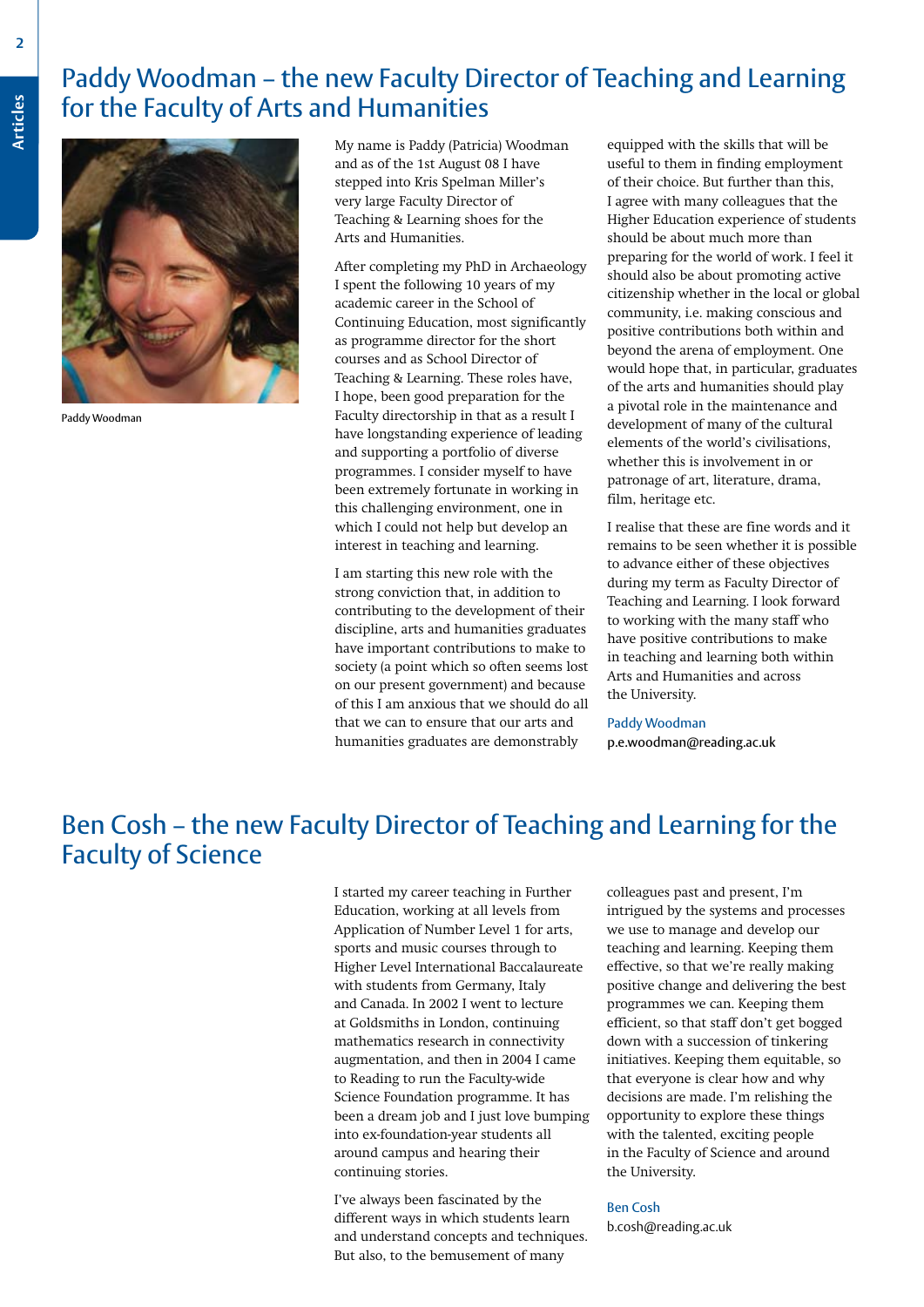**Articles**

### Martha-Marie Kleinhans – the new Faculty Director of Teaching and Learning for the Faculty of Social Sciences

I am a Senior Lecturer in the School of Law and began my tenure with the University in 2000. I have been greatly involved in teaching and learning since arriving at the University of Reading: from 'coalface to oversight.' Much of my work in T&L has been specifically tied to the dissemination of the national (HEFCE) agenda of e-learning: I led the School of Law and, in many instances, the University on the development, extension and embedding of best practice in learning technology. Additionally, I am a strong proponent of student-led learning and the enhancement of the student experience generally. I have worked to embed better practice with regard to the former in my own teaching and have been actively involved in both formal and informal groups to work toward the latter.

Another strand of focus of my work has been on the collaborative provision of University programmes and the specific International Student experience that some of these bring to the fore. I have

mostly worked as Programme Director of the School of Law's collaborative (twinning) programme with Taylor's University College (in Malaysia). Involved in the programme from its inception, I have been instrumental in setting up, maintaining and enhancing its teaching/ learning quality.

I have just begun work, as the latest recipient of a funded University Teaching Fellowship, on a three-year project to explore student experiences of the assessment process using a qualitative approach to collecting data – collecting and instigating stories told by students of their experiences of assessment.

In October my work in teaching and learning was recognized by UKCLE (the HEA subject centre for Law) when I was shortlisted as one of five in the country for their Law Teacher of the Year 2009 award.

Martha-Marie Kleinhans m.kleinahs@reading.ac.uk

### Peter Miskell – the new Faculty Director of Teaching and Learning for the Henley Business School



Peter Miskell

As a new FDTL I've been asked to 'introduce myself' to readers of *Teaching Matters*. For those who don't know me already, I can tell you that I'm a historian, and that since 2001 I've been working in the Department (now School) of Management. My primary research interest is in the evolution of multinational enterprise during the twentieth century – particularly with regard to the globalisation of entertainment.

I became SDTL for the School of Business in 2007, and then FDTL for the newly formed Henley Business School in August this year. How would I summarise my approach to learning and teaching in higher education? Here are a few thoughts:

As academics (whether lecturers or professors) we should not have separate identities as 'teachers' and 'researchers'. Both are core to the concept of scholarship, and each should inform the other.

Promoting 'independent learning' means that we probably ought to spend more time thinking about our students, not less. It requires us (as researchers and teachers) to inspire in students a passion for our subjects. It's much harder to 'inspire' active engagement than simply to convey information. But…

Graduates who are confident in their ability to think critically and learn independently are also highly employable. The task of enhancing student employability is not only consistent with academic excellence on our part, it requires it.

#### Peter Miskell

p.m.miskell@reading.ac.uk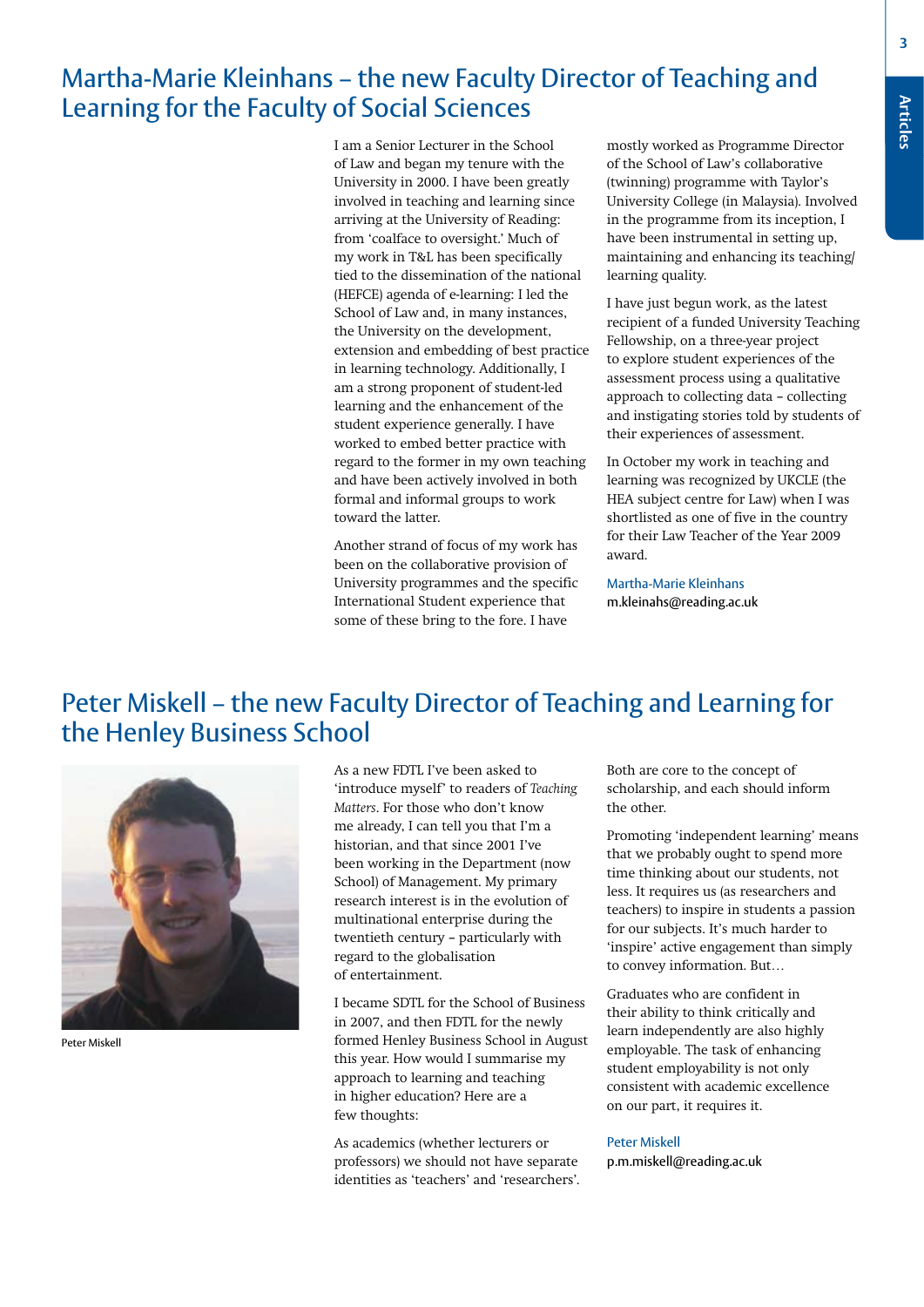# **Articles** Julian Park – the new Faculty Director of Teaching and Learning for the<br>Faculty of Life Sciences ... and a National Teaching Fellow<br>The NTES and beyond a stress of assessment and feedback Faculty of Life Sciences … and a National Teaching Fellow



#### Julian Park

| <b>Useful websites</b>                      |  |
|---------------------------------------------|--|
| www.engageinresearch.ac.uk                  |  |
| www.ecifm.rdg.ac.uk                         |  |
| www.reading.ac.uk/cetl-aurs/                |  |
| www.biohorizons.oxfordjournals.org          |  |
| <b>Bioscience Education Journal Issue 4</b> |  |
| http://bio.ltsn.ac.uk/journal/index.htm     |  |

### **The NTFS and beyond!**

*'The path is made by walking'* old African proverb

My teaching 'path' started at Norfolk College of Arts and Technology teaching Agriculture to Youth Training Scheme students. I have certainly trodden many paths since then but I still enjoy teaching, get a buzz out of encouraging and facilitating learning, tutoring and enthusing students, trying different techniques and tools and meeting and working with colleagues at Reading, across the UK and further afield. These are the aspects on which I have built my lecturing career and it was demonstrating and evidencing these that formed the basis of my National Teaching Fellowship which was awarded in June 2008.

My recent teaching areas have been on the boundary between agriculture and environment science (including field courses), approaches to sustainable development, environmental management and simulation modelling. I have particular interests in the design and use of websites to support learning (i.e. *Engage in Research* and *Environmental Challenges in Farm Management*), considering ways in which we can improve the link between teaching and research (i.e. the Applied Undergraduate Research Skills CETL and the *Bioscience Horizons Journal*) and in the general

areas of assessment and feedback (i.e. Assessment diaries project). I am currently working on two feedback related projects with Dr Anne Crook from CDoTL. First, Engage in Feedback which aims to provide a web resource for staff, collating existing information and tips for how to provide quality feedback to students in a time effective manner. Second, ASSET which is a JISC funded project exploring how we can use video and web 2.0 technologies to provide feedback to students. I will be using the NTFS award to continue my research related to feedback.

For 6 years I have been a part time academic advisor with the Centre for Bioscience. Working with the Centre staff, attending and speaking at events and meeting with colleagues from across the wider Bioscience community has provided a wealth of new ideas and experiences which has informed my own teaching. I have recently started to walk a new path, as the Life Sciences Faculty Director of Teaching and Learning which means, perhaps ironically, that I will be teaching less but hopefully have the opportunity to engage widely with teaching and learning issues within the University. It's a path I am looking forward to walking!

Julian Park j.r.park@reading.ac.uk

### HEFCE / Paul Hamlyn Foundation student retention grant programme

In July 2008 CDoTL and Oxford Brookes University submitted a proposal to the joint HEFCE/Paul Hamlyn Foundation student retention grant programme requesting funding to carry out a three year collaborative project on the impact of student support and personal development on student retention. In total 63 applications were submitted from a wide range of institutions of which only seven were funded, with Reading/Oxford Brookes being one of them receiving just over £183k.

Following existing evidence that students drop out of university for a variety of reasons and often have multiple needs that require a wide range of support, this project sets out to evaluate the

approaches available in both institutions in providing support through study advice and personal development and their impact on student retention. The life of the project commenced in September 2008 and in the next two and a half years (until August 2011) Reading and Oxford Brookes will be working closely together to identify, evaluate and share institutional good practice in student retention. If you would like more information about the project, please contact Dr Elena Bedisti e.bedisti@reading.ac.uk, x 8409

#### Elena Bedisti

e.bedisti@reading.ac.uk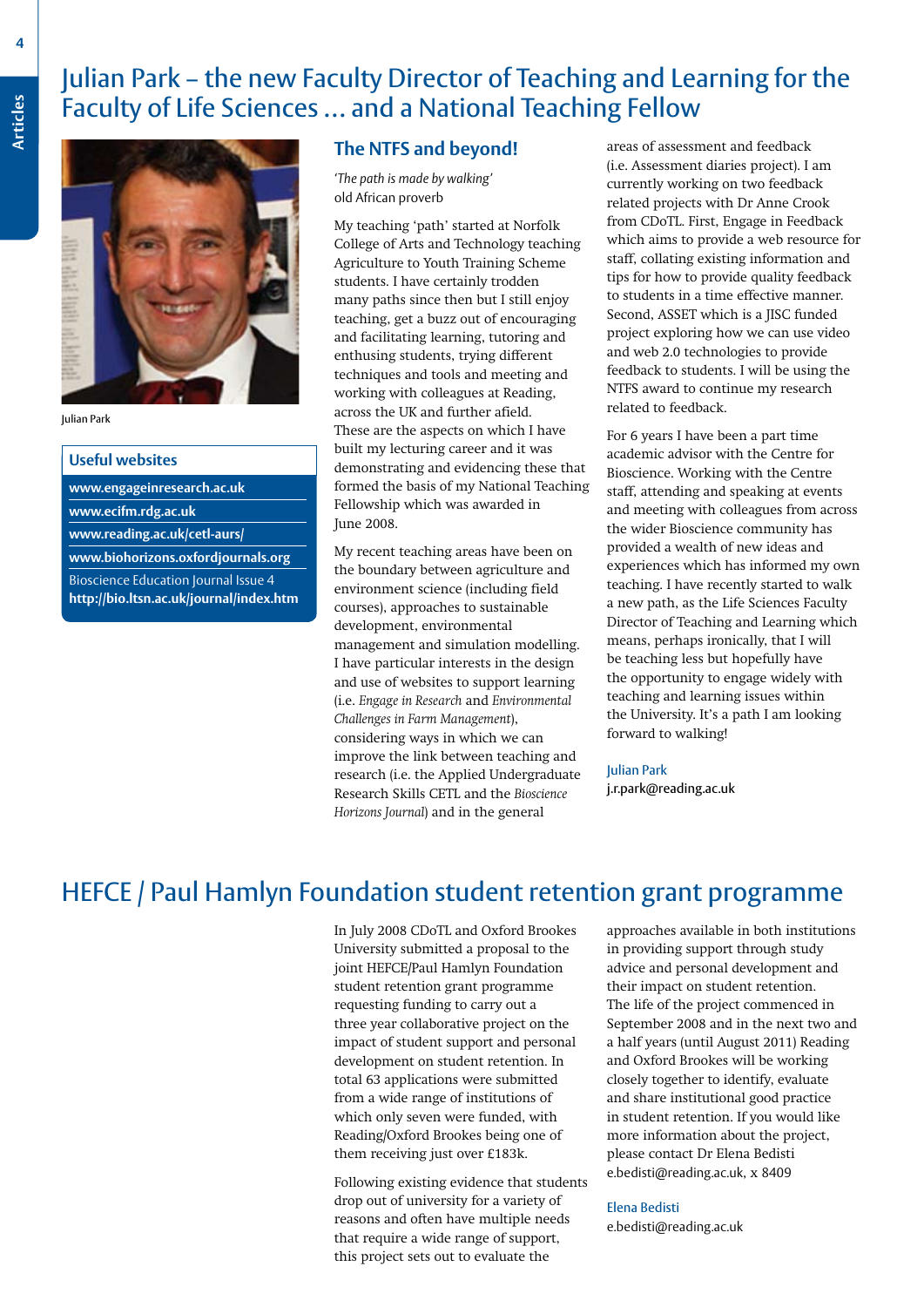### LearnHigher year planners help Reading students manage their time



The LearnHigher planner

You may have noticed students carrying what look like pale blue Ordnance Survey maps around campus. Contrary to appearances, it's not because they're lost! Rather they are making use of a unique new tool to help them manage their time: folding student year planners, developed collaboratively by LearnHigher project teams at Reading and Brighton.

Research into student time management by the Study Advisers at Reading revealed that, while students like the portability of diaries, wall planners were more helpful in giving a visual overview of academic work. The folding year planner accomplishes both functions in one. In addition, there is space for notes and targeted time management tips.

After a successful pilot last year, Student Services funding has made it possible to

provide a free planner for every Reading undergraduate. Feedback from students has been positive, with typical comments including, 'I don't know how I survived without one last year. It is much easier to see how to manage my time visually' (3rd year Psychology student).

The successful development of this resource has led to its adoption at a number of other universities including, Plymouth, Liverpool Hope, Nottingham Trent, and Manchester Metropolitan.

For more information on the year planner project, or other LearnHigher resources that could help your students with time management, please contact Dr Michelle Reid.

#### Michelle Reid

michelle.reid@reading.ac.uk

### Should lecturers and students be Facebook friends? Advice for staff



A number of university staff are on *Facebook*. There are various reasons they have signed up: family and friends post news and photos; conferences, events and books are sometimes promoted via *Facebook*; it is a good way to keep in touch with people you know, either well or vaguely. There are other staff who wouldn't touch *Facebook* with a barge pole, citing *Facebook* policies or just the scariness/sadness of social networking.

Staff on *Facebook* are likely to get requests from students to be their 'friend', in social networking the term 'friend' is used to describe all acquaintances. Most staff I have talked to were surprised by the first request and they have taken different approaches to dealing with them, ranging from 'I don't accept anyone from the university – *Facebook* is for my private life' to 'I accept all requests'. Sensible solutions seem to be somewhere in between.

One colleague politely refuses all requests from undergraduates, sending them a note explaining that she will be happy to be their *Facebook* friend when they graduate. Another accepts all her student requests, ensuring that her *Facebook* presence is completely professional. I have settled on a compromise of accepting requests from students and putting them in a group. I can then limit what this group can see. I'm still cautious about what I put on Facebook, and with any friendship request I check who the person is, I also know I can un-friend people, and they aren't notified that I have broken the relationship.

#### Shirley Williams

shirley.williams@reading.ac.uk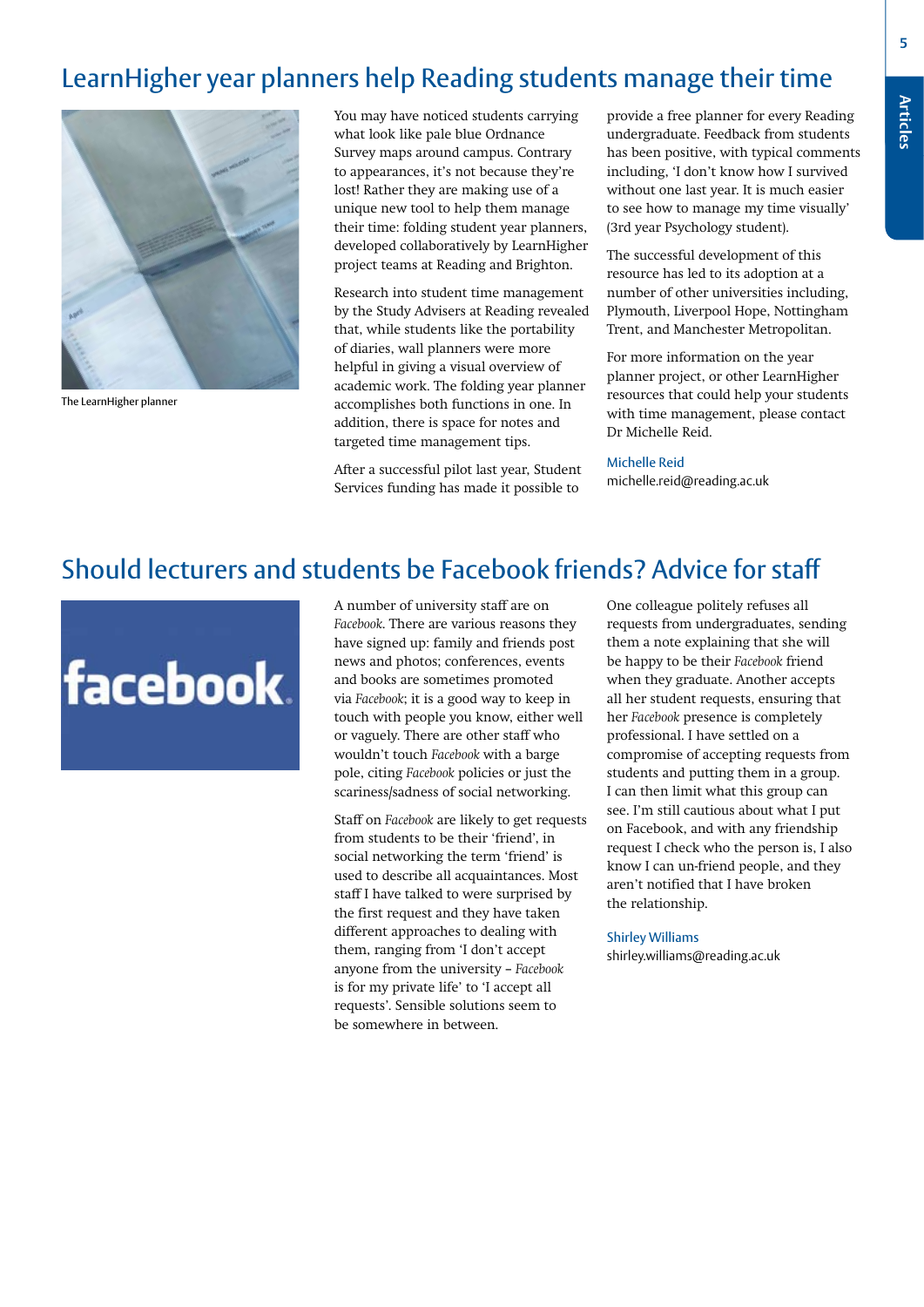### What is social bookmarking?



images imperialism indie inrainbows internet interview terviews kelman komar language lessing levy life linguistics literature luddite magazine mailer manners mason&dixor mcsweeney's meat melamid memory military monophon morrison motivation mp3 music mybloodyvalentine myers myspace nabakov news New Yorker newyorkobserver novel opera orwell peer-to-peer philosophy phonetics pinsky piracy politics popularity post-rock posters postmodernism procrastination productivity proms propaganda psychedelics

#### Social bookmarking tools

Recently my laptop stopped working and now it's gone off for repair. Apart from being generally disruptive, it's meant that for the time being I can't access anything saved on my hard drive. Mostly it's music I'm missing, a whole library of which I'd ripped to my computer. This breakdown would have meant having a small one of my own but the original CDs are at home and, thanks to the N:/ drive, most of the documents I use for work are safe too. And if I hadn't got into 'social bookmarking', I wouldn't have access to a long but convenient list of websites, both useful and trivial, that I've been building up over recent and fast-moving years.

Over said-years, I've been in the habit of reading news, reviews and articles online and, if there's anything I intend to go back to, I note the website. Previously this involved using the 'Add to Favourites' option that appears in every browser, inevitably generating a long list of webpages that there's never time to revisit, let alone organise.

Organisation, where it does occur, consists of cumbersome folders with carefully vague titles. 'Music' would be one, 'Literature' or, more careful still, 'Books' another (that's another debate altogether) and then perhaps 'News' for a hypothetical third.

Even at that level of generality, there's cross-over – where would I put a news story on an upcoming book about postpunk, for example? Assuming here of course that I don't want to bookmark the page three times just so I can put one in each folder. And, in this situation, the more specific folder headings get, the more crossover potential like this exists between folders.

This arrangement, probably familiar to many, also meant that whenever I was away from my computer at the screen of another, I would be without that list. Not much good if you're visiting your local library and you suddenly think it would be useful to look up that website you saved last week.

But I discovered 'social bookmarking'; an important component of the buzzword revolution that is 'Web 2.0'. Specifically, it was a site called *del.icio.us* that got my attention, which you can get to by entering the name into the address bar – easy enough so long as you remember where the dots are. Once there, the process of getting an account is both simple and free.

What *del.icio.us* enables you to do is bookmark webpages that you can then access from any computer. This is of immediate benefit to anyone who moves between different computers a lot, like those with broken laptops or those without one to begin with. However, there are more advantages beyond this initial convenience because – and here comes the 'social' – this is a website on which many millions of people also have accounts containing their own lists of webpages. That means it's possible both to share yours and to find out what other people are looking at. Not that you have to; a simple tick in the 'Do Not Share' box will ensure that anything that's only personal can stay that way and will not display for others.

Social bookmarking also does away with folders altogether and uses something called 'tagging' instead. You can tag a bookmark with as many words as you like – so that aforementioned news story could be tagged 'music', 'books' and 'news' as well as 'post-punk', '1980s' and anything else that might be relevant.

As you tag, you build up what's called a 'cloud' of tags which can be displayed in various ways. Clicking on the tag 'music' in your cloud will bring up any bookmarks that you've tagged with this word. Whereas the folder model aimed to imitate reality, as if you were putting actual pages into physical folders, social bookmarking recognises that information can be manipulated in many different dimensions and directions. This is what some like to describe as a move from taxonomic organisation to 'folksonomic' organisation because tags can be any word at all, appealing much more perhaps to subjective and synaesthetic sensibilities than to the drive to separate and categorise.

The *del.icio.us* site is just one example of social bookmarking, something you, your students or your colleagues may already be using. There is also a tool called 'Scholar' which we acquired fairly recently for *Blackboard*, that does all the things that *del.icio.us* can do but can also sit inside your *Blackboard* course. This way, you can assign bookmarks courseand discipline-related tags, enabling both you and your students to collectively build up a pool of useful resources together. These bookmarks can also be shared across institutions, an exchange which should prove less problematic than with content, since these are by definition resources already available on the Web.

If you're interested in using Scholar, I'm dashing between computers now to put together a quick guide which should hopefully be ready by the time of publication. You can contact me on g.i.s.pursey@reading.ac.uk to get a copy, or to ask any questions that you might have about social bookmarking or Web 2.0 generally.

#### Guy Pursey

g.i.s.pursey@reading.ac.uk

**Articles**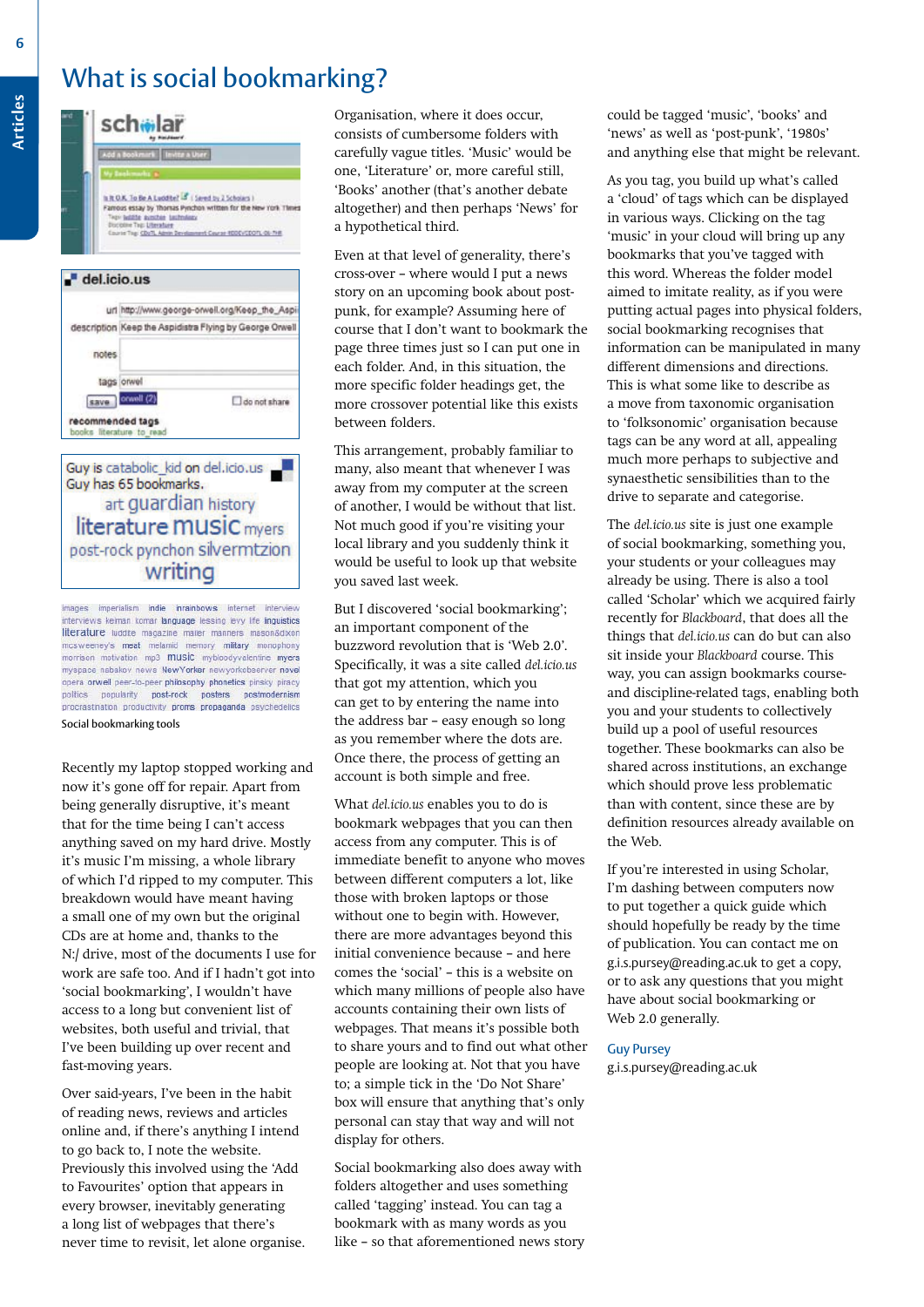**7**

# Blackboard and the Library

### **1: Putting scanned readings into the Blackboard**

The Library is currently conducting two interesting pilot projects, with input from ITS and CDoTL. Core readings for taught courses are being scanned; the *Blackboard* E-Reserves Content area is then used to manage the administration of the files and, importantly, comply with copyright terms. The two pilots are linked, but are slightly different in focus:

**1.1: CLA Licence** – currently we are scanning high-demand material under this licence for selected modules in Psychology and Clinical Language Sciences, and Film, Theatre and Television. The CLA licence covers UK material only, within tightly defined perimeters. Regular data returns to the CLA are required and compliance / quality control inspections by the CLA can happen at any time, so we are investigating how best to anticipate these. Initial findings also highlight the significant staff time it takes to produce files in-house and the financial cost of outsourcing file production. There are, therefore, a number of questions still to be resolved before we are in a position to roll out the pilots to other Schools.

**1.2: HERON service** – copyright clearance and scanning production is arranged through HERON, a copyright broker for material not covered by the CLA licence (esp. US material). This project is funded by a mixture of TLDF money and contributions from Psychology and Clinical Language Sciences, the school involved in this pilot. The cost of clearance is based on student numbers taking a course and so it is very expensive to clear copyright permissions for large cohorts (typically £80+ per article, per annum, for a large Part 2 group). Any decision to roll out this pilot would first require agreement on sustainable funding models.

Student feedback has been gathered in connection with both pilots. Responses have been very positive. From a learning and teaching perspective, the pilot has raised some issues, especially in FT&T, surrounding students' motivation to read and prepare for seminars, though it remains to be determined to what extent factors outside the pilot play a part.

To roll out both pilots will require considerable investment in terms of staff administration time (both within the Library and Schools), infrastructure, and copyright training as well as additional ongoing costs to pay for licences and external services associated with this activity. At this stage, we're keen to promote the pilots and potential outcomes, but also to stress very heavily that 1) the University does not yet have a central scanning service in place and 2) that the terms of the licences we have signed do not permit lecturers to make scans of copyright material themselves for use in teaching. For further information, visit:

### **www.reading.ac.uk/library/finding-info/ copyright/lib-copyright-scanning.asp**

The terms of the trial licence are currently being renegotiated at a national level and so we also wait to see what the revised terms will be and what impact that will have here at Reading.

### **2: Good practice to involve your Liaison Librarian in Blackboard**

**2.1:** In the recent successful *History Department Periodic Review*, one commendation of good practice was the inclusion of the Liaison Librarian in access to *Blackboard* courses. It was noted how this can particularly improve the communication between Schools/ Departments and the Library. To give a few examples of how the Library is currently contributing to the teaching work of Schools as a result of access to *Blackboard*, we can more easily access reading lists and other course documents to ensure materials are available when needed; we can be alerted to situations relating to reading and preparing for classes through email alerts to students;

we can use *Blackboard* to promote our information skills training sessions and also deposit useful training materials for students to refer to.

**2.2:** The new School of Chemistry, Food and Pharmacy staff portal includes a Library module which is administered by the Liaison Librarian for Chemistry. It is being used to alert staff to changes in research tools such as databases, supply up to date information on periodicals reviews and Library services. The Liaison Librarian also has access to other information on the portal such as module descriptions. Her inclusion on the student portal also allows access to Reading lists and Course Handbooks.

Rick Hobson School LTC says 'I believe this provides a much better service to staff than the use of email for the dissemination of certain kinds of information. Whereas email is ideal for urgent announcements such information tends to be rather transient, messages are deleted and attachments easily lost.

Announcements or documents posted on the portal can be left there for as long as they are applicable so that staff can check the latest information from the Library or download the most recent files at a time convenient to them. Giving our liaison librarian access to our student portal makes a lot of sense administratively and is of benefit to both the Department and the librarian.'

It is expected that the new template for staff *Blackboard* portals will include a Library module for the appropriate Liaison Librarian to administer.

If you have not yet enrolled your liaison librarian for your *Blackboard* course or want to discuss contents of your staff portal, you can contact him or her at: **www.reading.ac.uk/library/contact/staff/ lib-liaison.asp**

Helen Hathaway h.m.hathaway@reading.ac.uk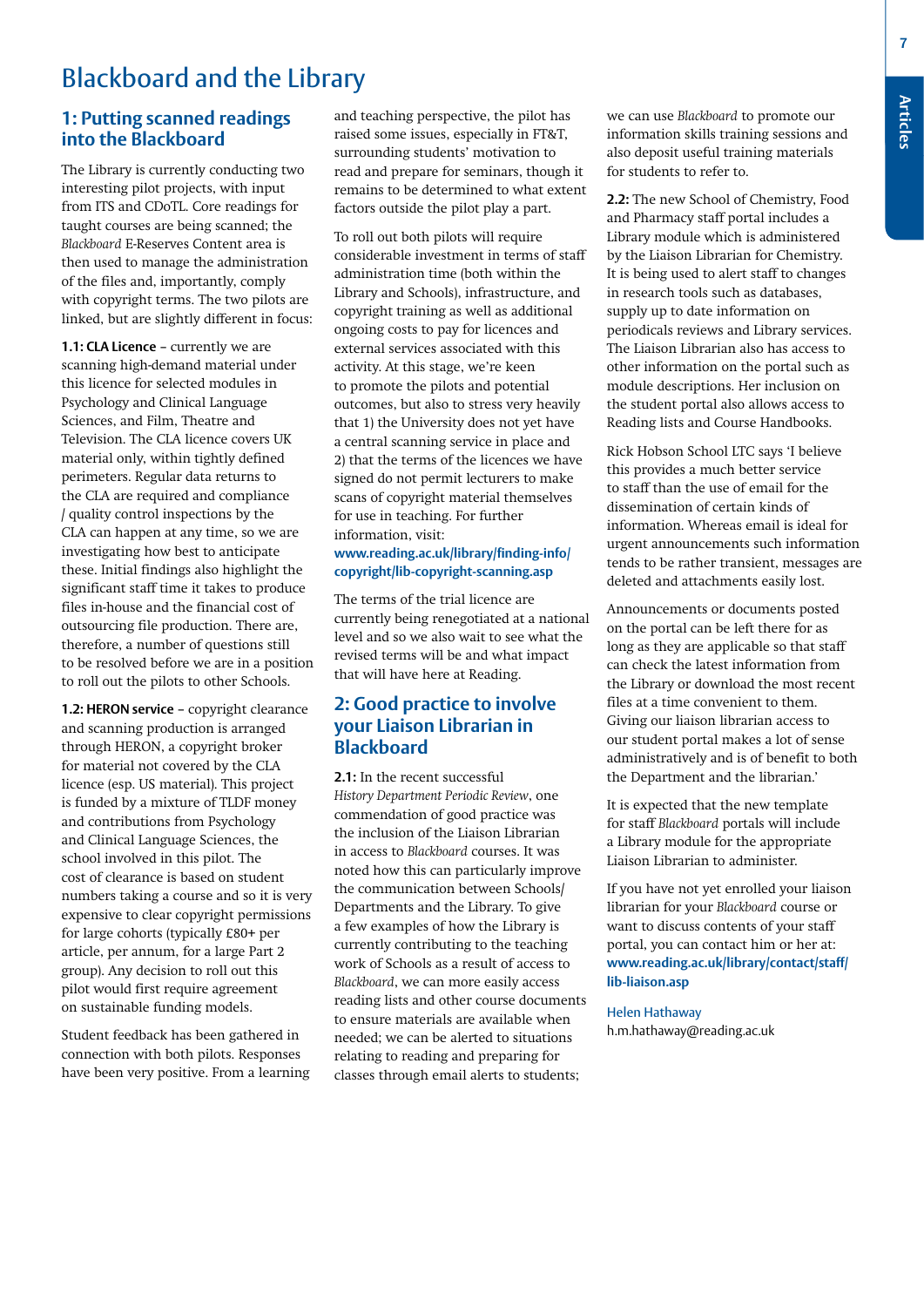# CETL-AURS in the Department of Archaeology







*Top* The Teaching Resource Room in Archaeology *Middle* Part of the reproduction lithic collection *Bottom* Iron Age coins teaching session, with associated support materials

The work of the Centre for Excellence in Teaching and Learning – Applied Undergraduate Research Skills (CETL-AURS) has been achieving significant changes in teaching and learning in the Department of Archaeology at the University. The objective of the CETL is to encourage more undergraduate students to undertake artefact-based dissertations and to facilitate their independent research. To this end, a new teaching space, the Teaching Resource Room, has been created which conforms to all the latest specifications. Housed in this room are the department's reference collections which have been enhanced and expanded with the help of the CETL. These include:

- **•** A set of reproduction stone tools from the Palaeolithic to the Bronze Age made by John Lord, the UK's leading flint knapper. As well as providing this comprehensive collection, he also retained all the debitage (waste flakes from the production process), which are a very useful research resource.
- **•** Reproduction Roman glass, coinage of all periods, ceramics and other artefacts.
- The collection of animal skeletons has been greatly expanded.
- **•** Specialist medical models of bones and muscle groups have been acquired. These are useful in helping to explain the pathology of the human skeletal reference material (all rather gruesome).
- The creation of a set of micromorphological thin sections from departmental research excavations. This now acts as a reference collection for use in teaching.
- The acquisition of sets of teaching microscopes which have greatly enhanced the microscopy teaching facilities for archaeological science modules.

In addition to helping to expand the Department of Archaeology's reference and teaching collections, CETL-AURS has also been directly involved in the running of practical teaching sessions and the production of relevant support materials. Archaeology students are now offered a much wider range of practical options which is increasing their knowledge and hands-on experience of archaeological material, as well as being great fun!

#### Tim Phillips

t.j.phillips@reading.ac.uk

### ASSET: moving forward through feedback

Dr Anne Crook (CDoTL) and Dr Julian Park (Faculty Director for Teaching and Learning – Life Sciences) have recently been awarded £220k in JISC funding to lead the development of an interactive resource, 'ASSET', to support staff in providing timely, quality feedback to students. This is an 18-month project which will also involve working with colleagues from the University of the West of England, Leeds and Staffordshire Universities.

ASSET will utilize the principles of Web 2.0 social software to support staff in providing feed-forward and rapid, effective feedback to students, e.g. using video and audio casts. It is hoped that the use of Web 2.0 will also support and enhance students' active engagement with feedback and enable

communities of students to 'interact' with one another on the basis of feedback they receive. The aim is for ASSET to be launched within the next eight months; the second half of the project will involve the project team working closely with individual academic staff, Schools and students to pilot, develop and embed the resource.

We are currently looking for colleagues and/or Schools who may be interested in piloting ASSET. For further information and/or to register your interest in piloting ASSET please contact Dr Anne Crook a.c.crook@reading.ac.uk, x7948.

Anne Crook a.c.crook@reading.ac.uk

**Articles**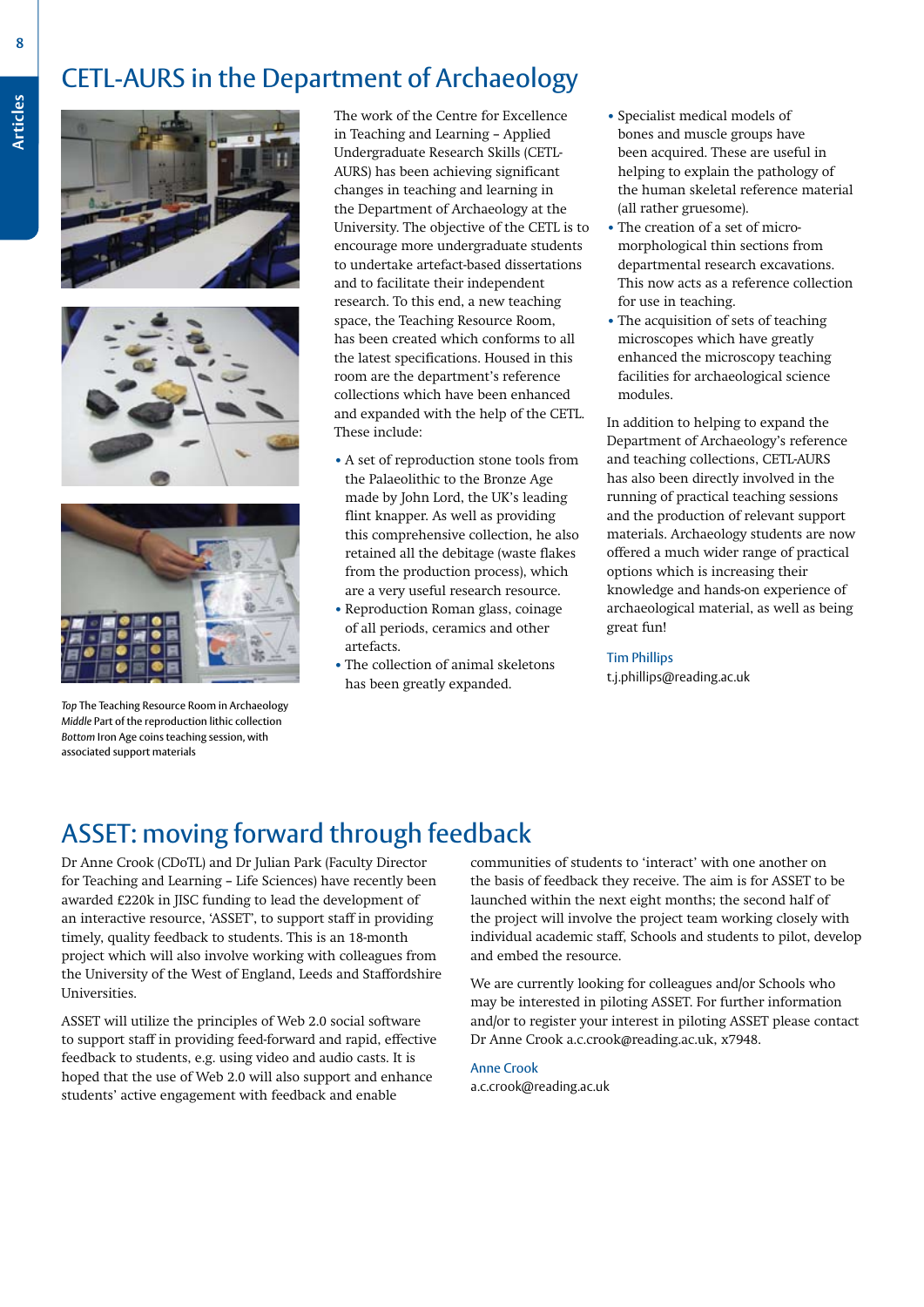**9**

# Highlights from teaching and learning elsewhere

### **University teaching: a laughing matter?**

Kevin McCarron is a funny man, but, more importantly, he is a man who knows how to manage an audience. As a lecturer in American Literature at Roehampton, he has found that his part-time work as a stand-up comedian has greatly informed his approach to teaching and he has been sharing what he has learned from this combination of careers through a series of national workshops.

The *Teaching: An Improviser's Art* session, was potentially controversial and deliberately provocative, for one of Kevin's main points was that lecturers should spend much less time (perhaps even no time) preparing for discursive seminar sessions. His rationale is interesting. At the start of his stand-up career his audience was less than enthralled: 'Even though I never told them I was an academic,' he says, 'they knew there was something wrong with me'. What was 'wrong' was not the material that he had scripted, but his reliance upon the words of his script, and this is an insight that has informed his approach to seminar preparation. His thesis is that lecturers too often focus their attention so strongly on appearing to be an expert to the class, sticking to the exact material and discussion format that they have so carefully crafted, that

they squeeze out room for spontaneity and creativity. He suggests that lecturers think of themselves as teachers rather than scholars as they enter the seminar room, discarding their intricate lesson plans in favour of improvising and using instead a range of techniques to encourage discussion among the students. Spontaneity and improvisation, he argues, run counter to our academic training, but many of his suggested techniques are accessible to new and established lecturers alike. For example, when faced by an audience that seems loath to share its views, one technique that he suggests is 'voicing the audience's thoughts': begin with the words, 'I know what you're thinking…' and assert for them a viewpoint that they would be embarrassed to accept. They must either accept that this is indeed their perspective or else counter it. His insights extend also to large group teaching (how do we deal effectively with heckling?) and marking (what does the 'audience' need to hear?).

The session has been filmed and will be made available on the website of the English Subject Centre shortly: **www.english.heacademy.ac.uk**

You may agree with some, all or none of his ideas, but they will certainly get you thinking …

### Creating a bank of plant-based research project templates (a CETL-AURS funded project)

Final year research projects allow undergraduates to develop a wide range of skills, from experimental design and problem solving to time management and effective communication. Dissertations often form a significant part of a finalist's degree result, and a positive experience can turn graduates into effective ambassadors for our university. Nonetheless, the provision of project concepts can be a challenge, especially in some areas of the life sciences such as molecular biology. Unsuitable or poorly thought through research can waste significant resources in both expensive consumables and technician support time.

A CETL-AURS initiative is aiming to resolve these problems by developing a bank of plant-based project templates for students within the School of Biological Sciences. Plant-based projects have the potential to be far more widely utilised than just within the plant sciences: animal and human nutrition, pharmacy, and physiology are all potential areas which can involve the analysis of plant materials. Our plant collections both living and dead (in the Harris Garden, and the 250,000 dried specimens in the herbarium) provide excellent potential resources for final year projects, and this is something we want to promote.

Discussions with academic and technical staff across Biological Sciences, Chemistry, Food Biosciences, Pharmacy and Agriculture, has led to the development of a bank of over 50 'project templates'. Each of these detail a research question, the methodology to be used, the resources required, potential supervisor, and also other key personnel around

with an interest in the topic. It is intended that these project templates can be used year after year with slight modifications, for example by selecting different plant species. This will maximise the time staff and students can focus on the detail of the project, and may allow staff to accumulate enough data to support a publication. By using the full range of the available plant resources, the aim is to spread the responsibility of supervision more evenly among staff and relieve some of the pressure from the busiest research laboratories.

Many of the research designs involve collaborations between plant scientists and researchers from other disciplines. For example, one project aims to test the antimicrobial effectiveness of plant material in the search for novel compounds to control antibiotic-resistant pathogenic bacteria. Another investigates the effect of plant-derived oestrogenic compounds (phytoestrogens) on breast cancer cells, while another researches the link between the traits of flowering plants and the behaviour of their pollinators.

With student numbers within the life sciences increasing, it is anticipated that this CETL-AURS initiative can help sustain and develop the quality of the research experience enjoyed by our undergraduates.

Jo Smith joanne.smith@reading.ac.uk **www.reading.ac.uk/cetl-aurs/ CETL-AURSProjects/CETL-AURS\_Projects.asp**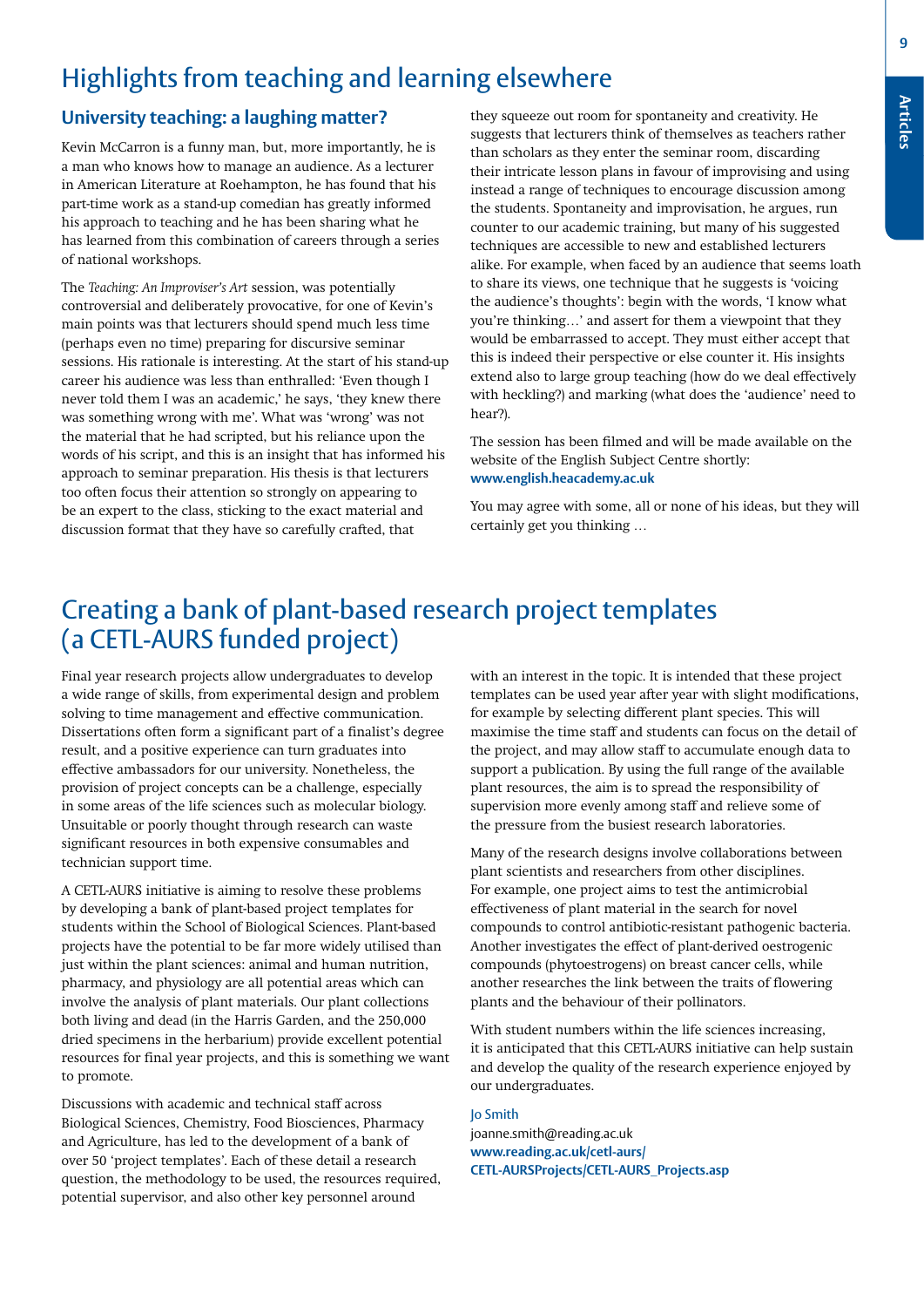# University Teaching Fellowship Scheme – project reports

### **Emergent Technologies and how they can be used within our University**

#### **Abstract**

The project aims to look at active communities around technologies; pilot projects; create training material; make bids for external funding; share best practice; promote the work; embed the plan.

#### **Progress to date**

A study of current practice within the University and beyond was undertaken, mainly by Richard Hussey. The evaluation plan and its embedding into the project plan are ongoing. The watching brief of technologies and practice and sharing via blog are ongoing. Shirley Williams is using her *RedGloo* blog and the tag UTFS to monitor the brief, alongside the microblog *Twitter* and *del.icio.us* (UTFS tag). Shirley submitted an article to *Teaching Matters* entitled 'Should lecturers and students be *Facebook* friends? Advice for Staff'.

Ahead of schedule: establishment of a *Blackboard* organisation for funding opportunities in L & T areas. A bid for a JISC call on Curriculum Delivery was unsuccessful but Shirley was offered a consultancy role for a number of the projects and some in curriculum design. Support was given to Dr Anne Crook's (CDoTL) JISC bid 'ASSET: moving forward through feedback'. Successful Eduserv bid for a digital identity project 'This is ME', with CDoTL and CCMS. Working on proof of concept project with CCMS.

#### **Other dissemination activities**

- **•** Meetings held with the two other UTFs
- **•** Senior tutors talk (May 2008).

#### **2008 / 2009 aims**

- **•** Ongoing watching brief of technologies and practice and sharing via blog.
- **•** Community building.
- **•** Identifying and coordinating bids.
- Review dissemination strategy.
- Review activities for Year 2 (starting May 2009).

Shirley Williams shirley.williams@reading.ac.uk

### **Engage in Feedback**

### **Abstract**

The project aims to improve the provision of feedback to students by providing staff with ideas and tips for giving quality feedback in a timely manner. This will take the form of a review of good practice in the provision of feedback to students and the collation of resources and tips for staff on the 'Engage in Feedback' website. A feedback audit tool will also be developed to allow module convenors and programme directors to reflect on their current feedback practice and to consider how they can make time effective improvements. The audit tool will be piloted with ten members of staff. The project will also work with CSTD on supplementing their existing workshops on feedback.

### **Progress to date**

A project researcher (Jo Walsh) has been employed and Dr Anne Crook (CDoTL) has been closely involved with the development of the project. The website framework has been developed and information is being collected, reviewed and catalogued before being included with the web framework.

#### **2008 / 2009 aims**

- **•** Continue to develop and populate the dissemination website, with the intention that the finished pages be hosted within the new CDoTL website when the latter is complete. Complete the outline website and make it available to staff.
- **•** Complete the audit tool and pilot it with ten members of staff.
- **•** Prepare and deliver, in collaboration with CDoTL, 'Feedback in Time' workshops to staff.

Julian Park j.r.park@reading.ac.uk

### **Online academic writing support project**

#### **Abstract**

The project aims to improve academic writing support for students by providing subject / Department-specific resources. Applied Linguistics specialists in teaching academic writing will facilitate a case study for the design and implementation of an academic writing support website to enhance the work of Departmental study skills sessions. The website will in turn constitute an adaptable framework for other Departments.

### **Progress to date**

Clare Furneaux and Nicola Taylor have worked towards Outcome 1: 'A set of research tools to explore student writing needs'. Clare and Nicola have met the University study advisers; explored the UK HE literature of academic writing support; surveyed students about their academic writing needs; conducted student and academic staff focus groups; collected examples of good and weak student writing and accompanying staff feedback, to analyse strengths / weaknesses and to aid production of materials.

#### **Dissemination**

- **•** Project description in *Teaching Matters* (February 2008).
- **•** Senior tutors talk (May 2008).
- **•** Full paper presentation at the University Learning & Teaching Conference (July 2008). Presented as 'Academic writing needs among undergraduate students'.

#### **2008 / 2009 aims**

- **•** Outcome 2: 'A framework for a website for developing student for student support in academic writing'.
- **•** Outcome 3: 'Activities / materials that support academic writing within that framework related to one programme'.
- **•** The project will also: collect more data about student needs in Applied Linguistics and across the University; create a specification for academic writing needs; draft and pilot support materials; develop an online support resource.

Clare Furneaux c.l.furneaux@reading.ac.uk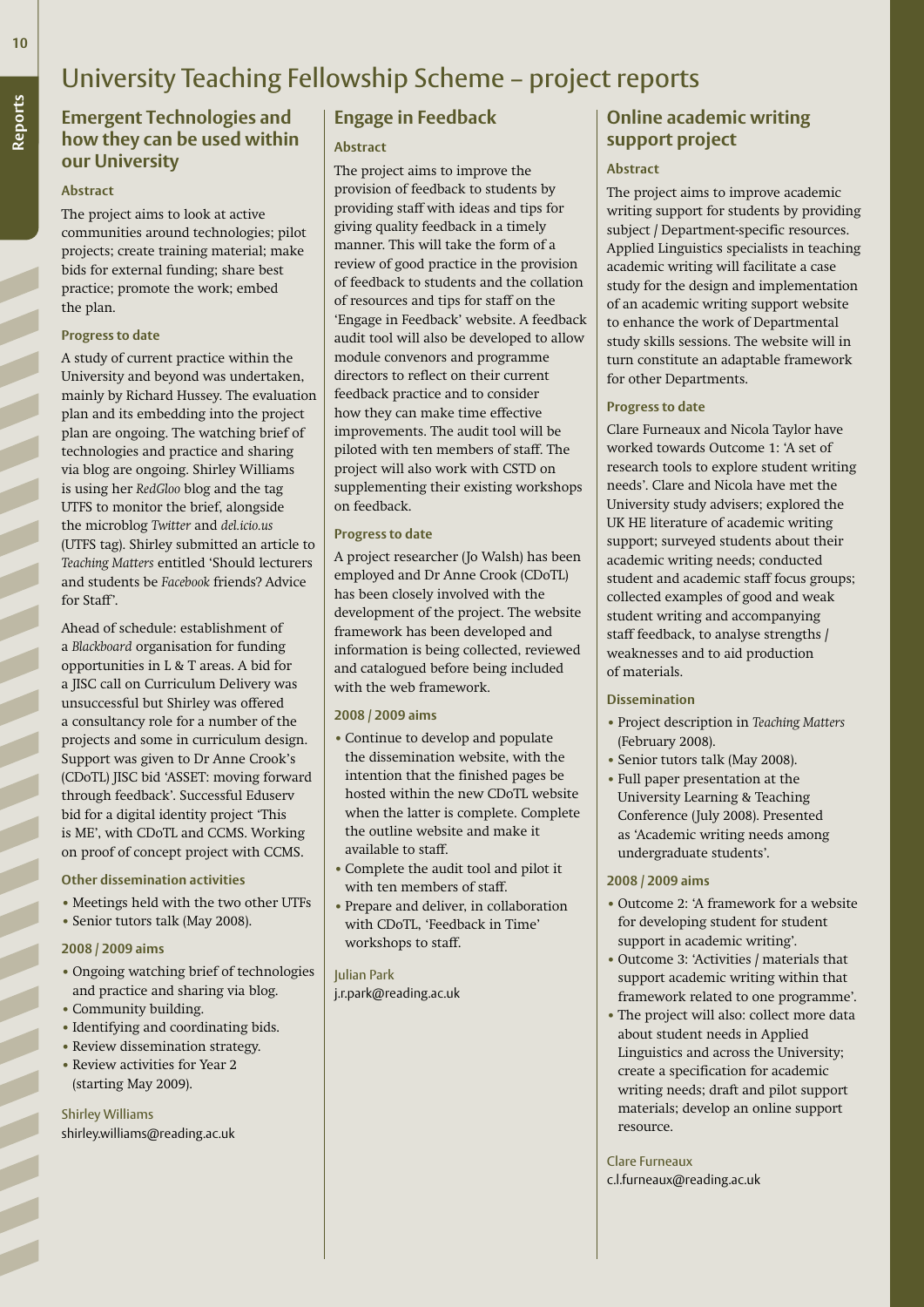**Annoucements**

**Annoucements** 

# New Vice-President for Education (RUSU)



Vicky Clarke

I have recently taken over as the new Vice-President Education at Reading University Students' Union. Many of you may already have seen me out and about on campus, or more likely attending various committee meetings, but I just wanted to take this opportunity to introduce myself and outline some of my aims for this year.

There are three main areas that I am focussing on; the Library, improving feedback on assessment, and running a 'RUSU Says Relax' campaign. The Library has historically been an issue for students, with problems ranging from opening hours to course textbooks and everything in between. While we appreciate the additional resource the University has provided, we will be campaigning to bring about the changes students still want to happen. I have

already begun working with members of the University on improving feedback provision to students, and I hope to address the issue of student engagement with feedback to feed into the projects that are already being undertaken. Finally, I will be running a campaign which addresses the stresses that students face. Many students will face pressure or anxiety at some point during their university career, due to either academic or personal problems, so this campaign is to raise awareness about the facilities available to students to help them cope with these issues.

I am very much looking forward to working with many of you on these issues over the coming year.

### Vicky Clarke

v.clarke@reading.ac.uk

# The new Career Management Skills Blackboard site

The Career Management Skills (CMS) is a compulsory module that introduces to students to the principles of career planning and encourages them to take action to help them prepare for their future.

Working with the new Centre for Career Management Skills CMS the Careers Advisory Service has been working to make significant improvements over the last two years. One of these has been the development of a new *Blackboard* site to be used to enhance the teaching of CMS. The work is as a result of a fellowship grant and has enabled us to build on the work of that has been done through pilot projects with subjects including Archaeology, English, Agriculture and Food Science.

The project is also using expertise from Cdotl to ensure good practice is maintained throughout the new site and an additional outcome of the project will include a good practice guide to developing *Blackboard* sites.

The benefits of the new *Blackboard* site include:

- **•** Using a blended learning approach which includes taught sessions, online activities and assignments.
- **•** Linking teaching activities to the new *Destinations* website (a career learning website that has been specifically developed for undergraduate students in Higher Education).
- **•** Using interactive tools such as discussion boards to engage students in the learning process.
- **•** A clear introduction to CMS and its benefits.
- Individual sites can be tailored to the needs of the students both in terms of content and learning styles.

The new site was launched in June in the Carrington Building.

### Sandhya Tanna

s.tanna@reading.ac.uk